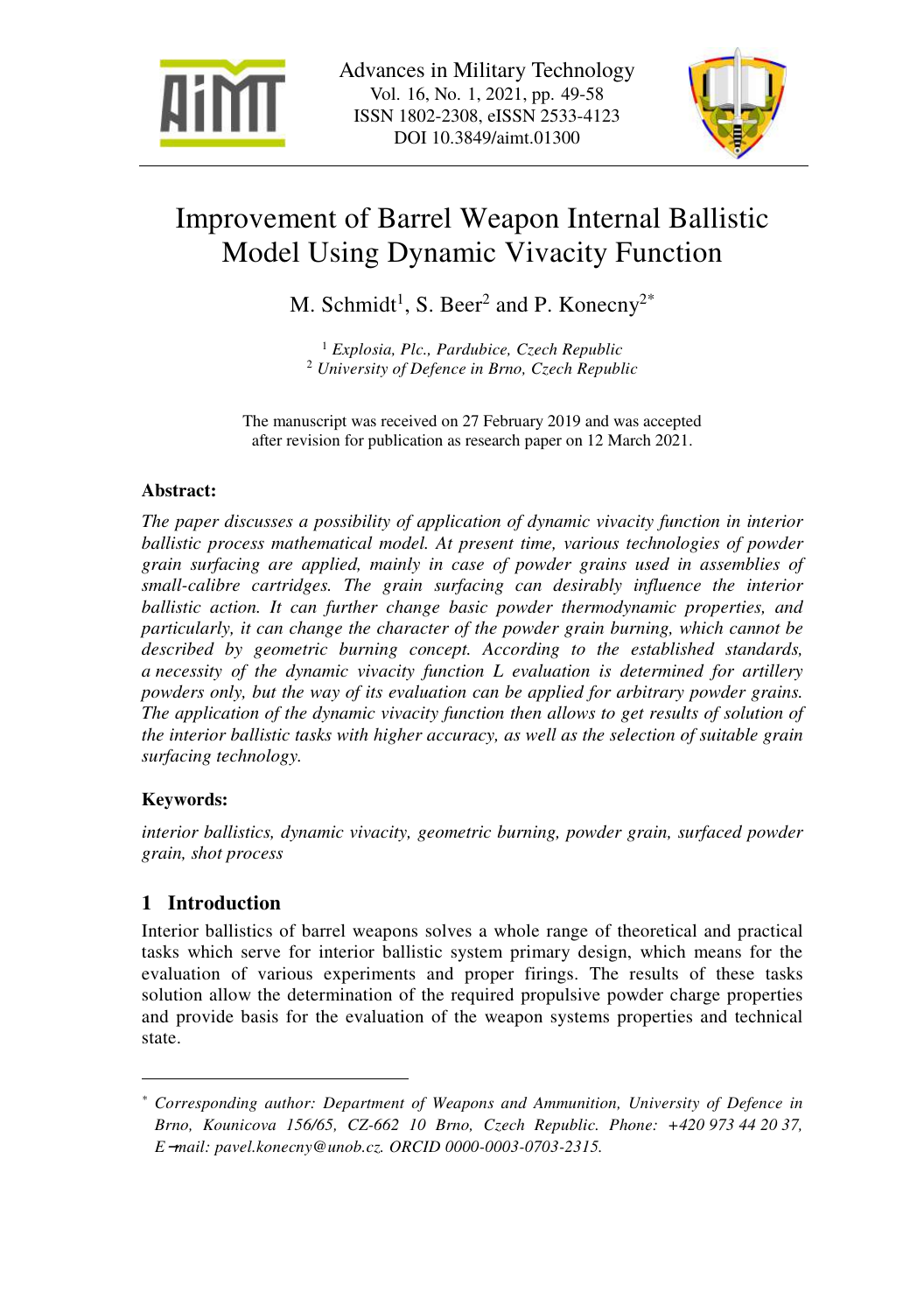One of the benefits of the essential internal ballistic theoretical task solution is the design of the propulsive powder charge mass and properties for an achievement of the required weapon parameters. Primarily the required muzzle velocity of the projectile is achieved with given mass under condition that the maximum pressure in the barrel is lower than the determined maximum permissible pressure. The result of the solution lies in the determination of the basic interior ballistic parameters courses in time, primarily the time courses of the powder gases pressure and projectile velocity in the barrel or the projectile trajectory in barrel.

The theoretical solution of the interior ballistic process uses various mathematic models based usually on the common assumptions of the geometrical concept of the powder charge burning and powder linear burning law. Geometrical concept of the powder charge burning as the one of grain burning is included into the classical thermodynamic models in the form of the powder gases development equation which is introduced according to [1] in the following form:

$$
Z = \kappa f \left( 1 + \lambda f + \mu f^2 \right) \tag{1}
$$

where  $Z$  is the powder relative burnt mass,  $f$  is the powder grain relative burnt web thickness,  $\kappa$ ,  $\lambda$  and  $\mu$  are the powder grain shape characteristics. The linear burning law is applied by the equation [1]:

$$
\frac{df}{dt} = \frac{P}{I_t} \tag{2}
$$

where  $p$  is the instant pressure in the barrel bore,  $I_t$  is the total gas pressure impulse usually determined in a closed vessel and *t* is the time.

Producers' assertions about the powder grains average dimensions and properties seem strictly speaking incorrect as it can be seen in Fig. 1.



*Fig. 1 Real possible shapes of tubular powder grain* [2]

Fig. 1 shows the following: the missing grain channel (on the left), the channel located out of the grain cross-section centre (in the middle), and the partly not passable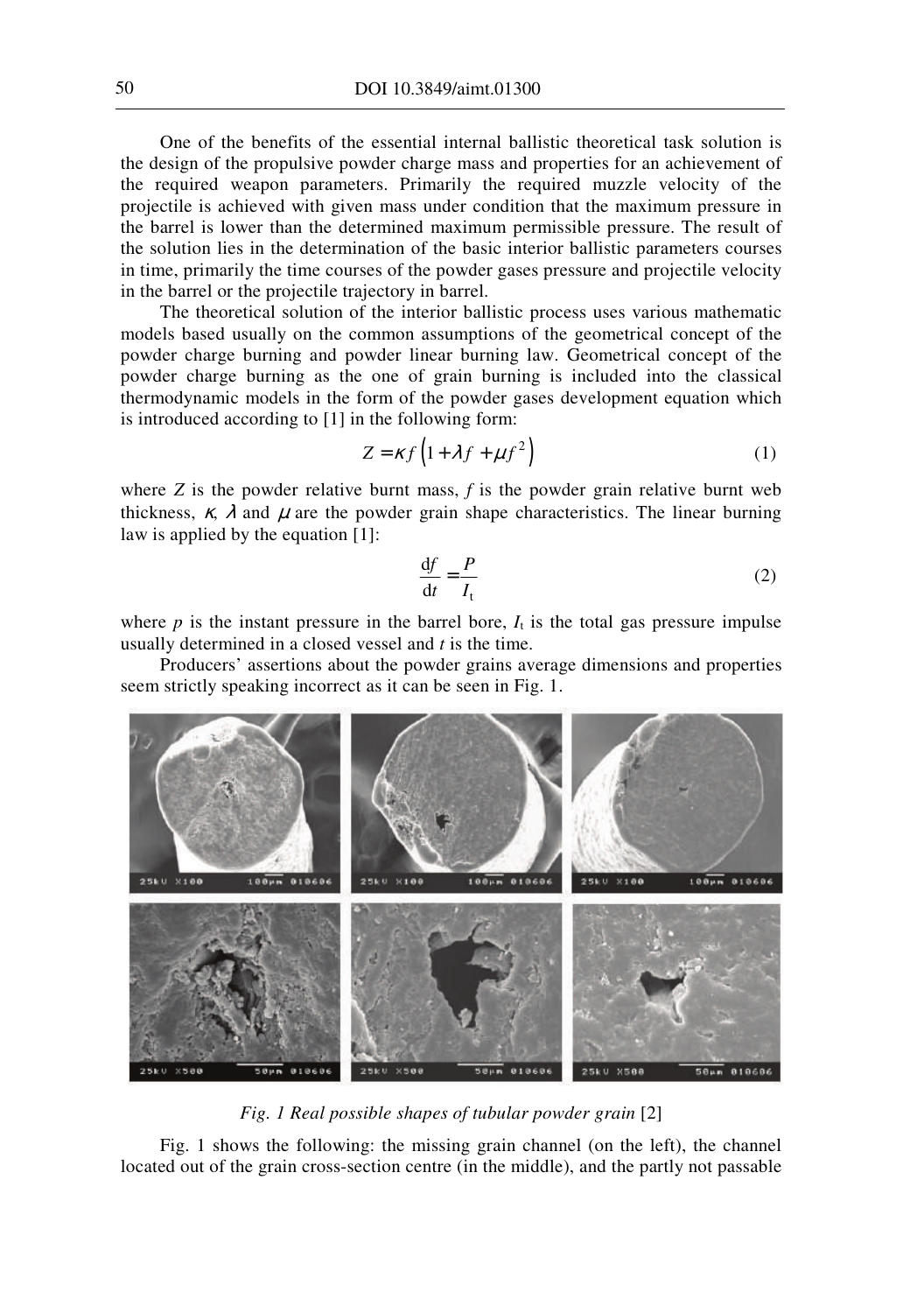grain channel (on the right). In details, the channel's imperfections are shown down the figure. These powder grain imperfections (differences from the geometric concept) lead to big differences between calculated and measured fire courses.

Both the geometrical burning concept of the powder grains and the linear burning law of the powder are based only on theoretical assumptions. Both can be replaced by other dependences to approach the results of the interior ballistic model solutions to the experimental results. The first possible dependence is a Charbonnier's burning function  $\sigma(Z)$  expressed as a ratio of the grain instantaneous and initial burning surfaces evaluated from measured pressure course [3], which can substitute Eq. (1).

The second possible dependence is derived from the emission function  $\Gamma$  [1]. According to [4-6], the function  $\Gamma$  is defined by the same relation as the dynamic vivacity function *L*:

$$
L = \Gamma = \frac{1}{P} \frac{dZ}{dt}
$$
 (3)

In the paper, the possibility of the interior ballistic process mathematical model solution with the higher accuracy is expressed by application of the dynamic vivacity function *L* evaluated from experiments. Such approach has not been published yet. The clause in the standards [4] and [5] about the necessity of this characteristic evaluation is valid for artillery powders only, but it can be applied for all powders, and consequently it can be used for a specification of the interior ballistic process model as a necessary condition, primarily for the calculation using the surfaced powder grains. The powder grains surfacing leads not only to changes of the basic powder thermodynamic characteristics determined by the measurement in the closed vessel, but primarily to the change of the powder grain burning behaviour. In this case, the unit-burning rate will not be a constant value anymore.

#### **2 Determination of Dynamic Vivacity Function**

According to standards [4] or [5], the dynamic vivacity function *L* is determined using the gas pressure values acquired during the measurement of the given powder sample burning in the closed vessel. For the determination of function *L*, the single base nitrocellulose tubular powder grain marked S060-01 has been chosen with surfacing by 1.96 % Centralite I. The experiments in the closed vessel with the volume of  $c_0 = 5.9$  cm<sup>3</sup> were carried out in the testing laboratory of Explosia, Plc. Pardubice. For the pressure measurement, the piezoelectric sensor KISTLER 6215 was used and the gas pressure course was analysed by the ballistic analyser BA04 produced by R.M.I. Similar conditions of the tests and the process of their evaluation are introduced in [2]. The measured and smoothed time course of pressure at the loading density  $\Delta$  = 200 kg m<sup>-3</sup> is introduced in Fig. 2. The maximum pressure value is  $P_m = 266.7 \text{ MPa}.$ 

The dynamic vivacity is defined in [4-7] by relation:

$$
L = \frac{dP}{dt} \frac{1}{P \cdot P_{\text{m}}} \tag{4}
$$

where the pressure values *P* are evaluated from the measured record for corresponding time instants *t*. Pressure derivation with respect to time (see Fig. 3) is evaluated according to [4, 5] from the measured and smoothed time course of the pressure by mathematical analysis (for example by polynomic regression method). Pressure values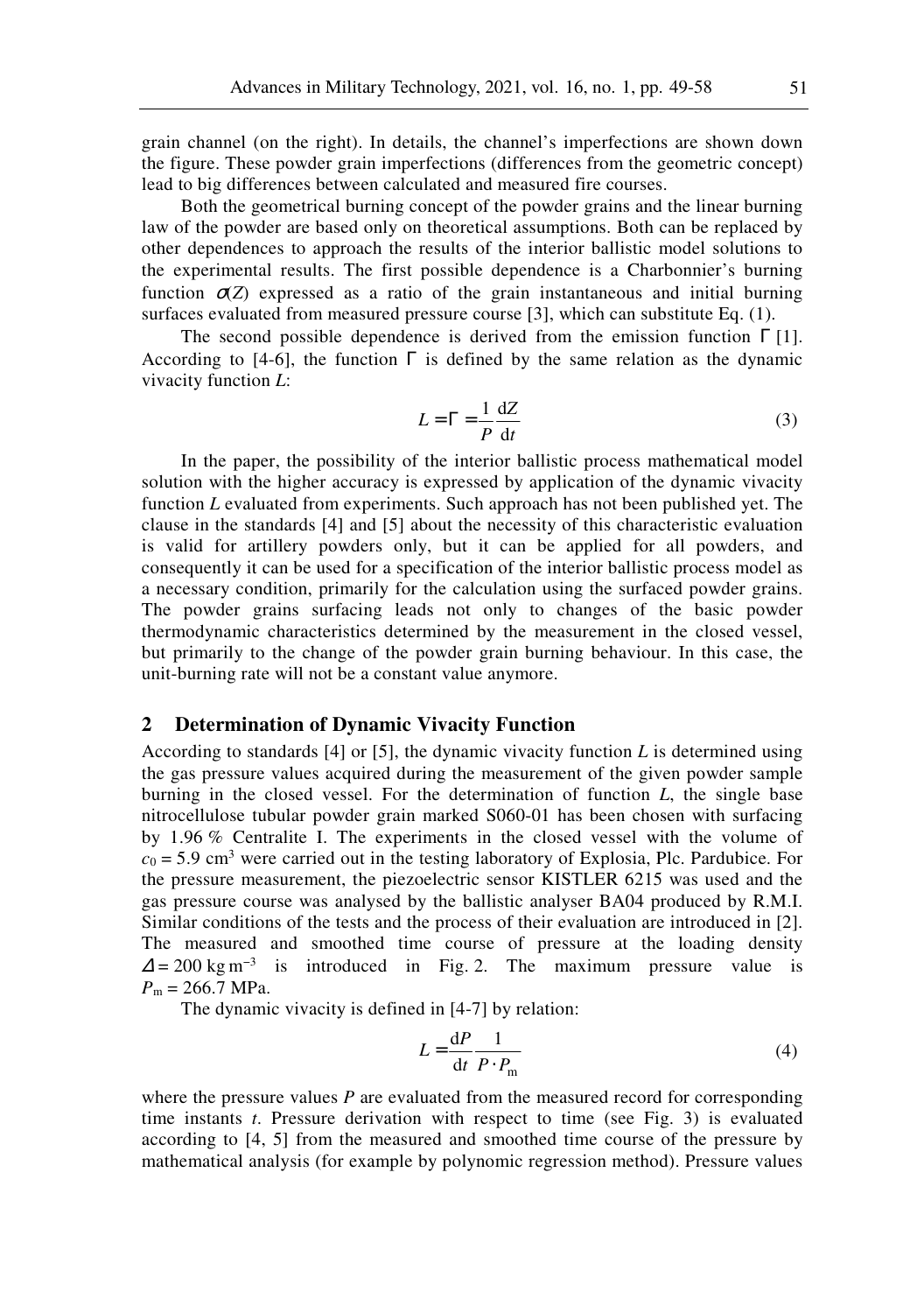from the measured record are not adjusted to a heat loss. Using the Eq. (4), the relation  $L = L(P)$  is obtained.

However, the function *L* is better expressed for the application in the mathematical model solution of the interior ballistic process as the function of the burnt powder mass fraction *Z*.



*Fig. 2 Gas pressure-time course measured in closed vessel at the loading density*  $\Delta = 200 \text{ kg m}^{-3}$ 

The expression of this function is derived from the equation of state. Under the assumption that the igniter burns out instantly, the equation of state for the constant volume (closed vessel volume) is as follows:

$$
P\left[V_0 - \frac{C}{\rho}(1 - Z) - bCZ - b_1C_1\right] = FCZ + F_1C_1
$$
\n(5)

where  $C$  – the powder charge mass,  $\rho$  – the powder density,  $F$  – the powder specific energy,  $b -$  the powder gas covolume. The quantities with index *I* mean the igniter parameters.

The pressure in the closed vessel caused by the igniter burnup is determined when substituting  $Z = 0$  in Eq. (4):

$$
P_{I} = \frac{\frac{F_{I}C_{I}}{C}}{\frac{1}{\Delta} - \frac{1}{\rho} - b_{I}\frac{C_{I}}{C}}
$$
(6)

Furthermore, after substituting a cartridge density  $\Delta = C/V_0$ into Eq. (5) we can express the powder relative burnt mass *Z* [1]:

$$
Z = \frac{\frac{1}{\Delta} - \frac{1}{\rho} - b_{I} \frac{C_{I}}{C} - \frac{1}{\rho} \frac{F_{I} C_{I}}{C}}{\frac{F}{\rho} + b - \frac{1}{\rho}}
$$
(7)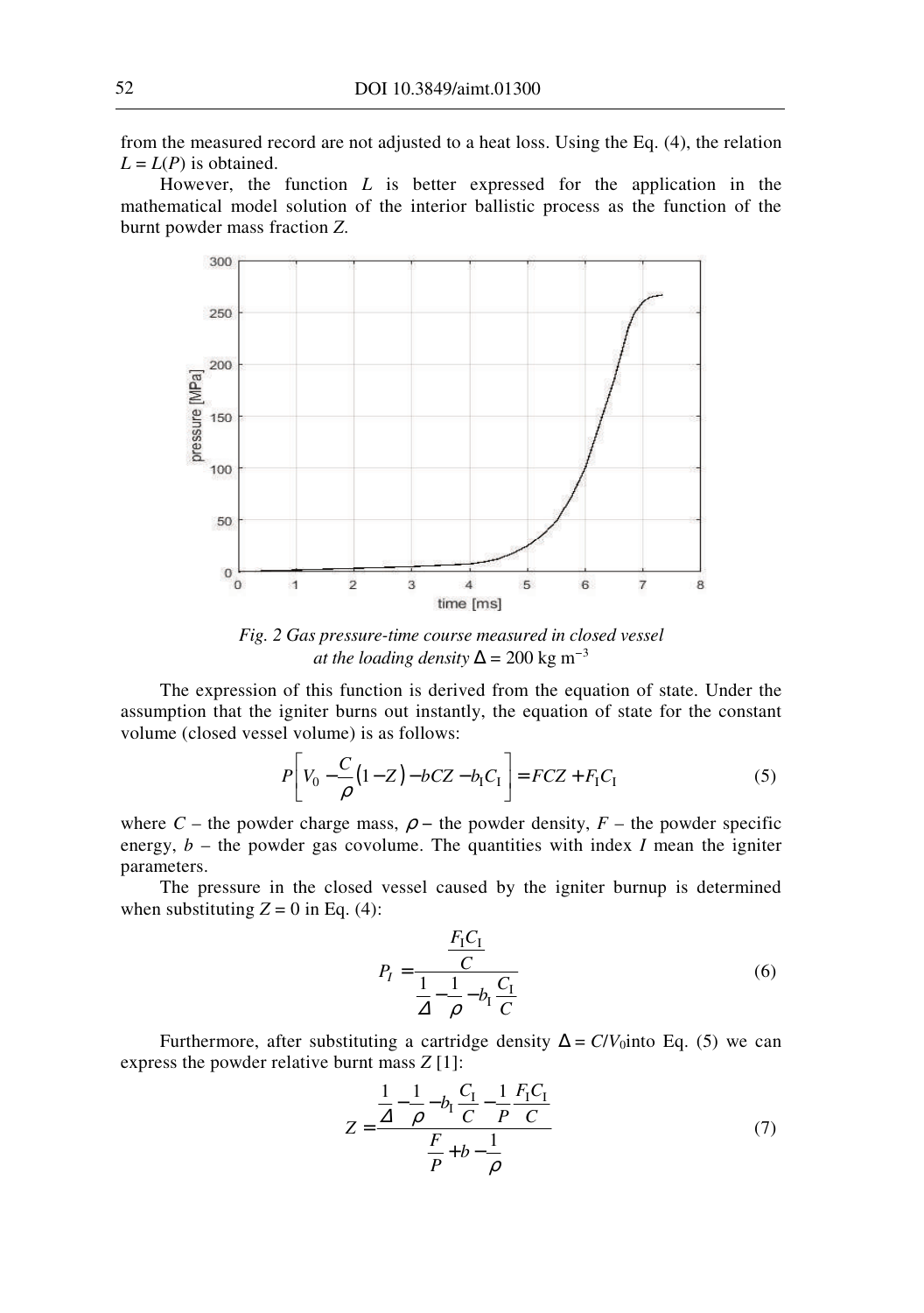

*Fig. 3 Calculated course of the pressure derivation with respect to time in dependence on pressure* 

Substituting value  $Z = 1$  into Eq. (5), we can express the maximum pressure value in the closed vessel:

$$
P_m = \frac{F + \frac{F_1 C_1}{C}}{\frac{1}{\Delta} - b - b_1 \frac{C_1}{C}}
$$
 (8)

We exclude expression  $F_1C_1$  from Eq. (5) and substitute it into Eqs (6) and (7). Further, we exclude quantity  $F$  from converted Eq. (8) and we substitute it into Eq. (7). After consequent modifications described for example in [8], we get an equation in the form:

$$
Z = \frac{f(P)}{k + f(P)(1-k)}\tag{9}
$$

where we have introduced the function of pressure [3]

$$
f(P) = \frac{P - P_{\rm I}}{P_{\rm m} - P_{\rm I}}
$$

and constant [8]

$$
k = \frac{\frac{1}{\Delta} - b - b_{\text{I}} \frac{C_{\text{I}}}{C}}{\frac{1}{\Delta} - \frac{1}{\rho} - b_{\text{I}} \frac{C_{\text{I}}}{C}}
$$

 If the igniter effect is omitted, we get a simpler form of the relative burnt mass *Z* expression. If we express the pressure in the closed vessel from the equation of state, we will get the dependence [8]: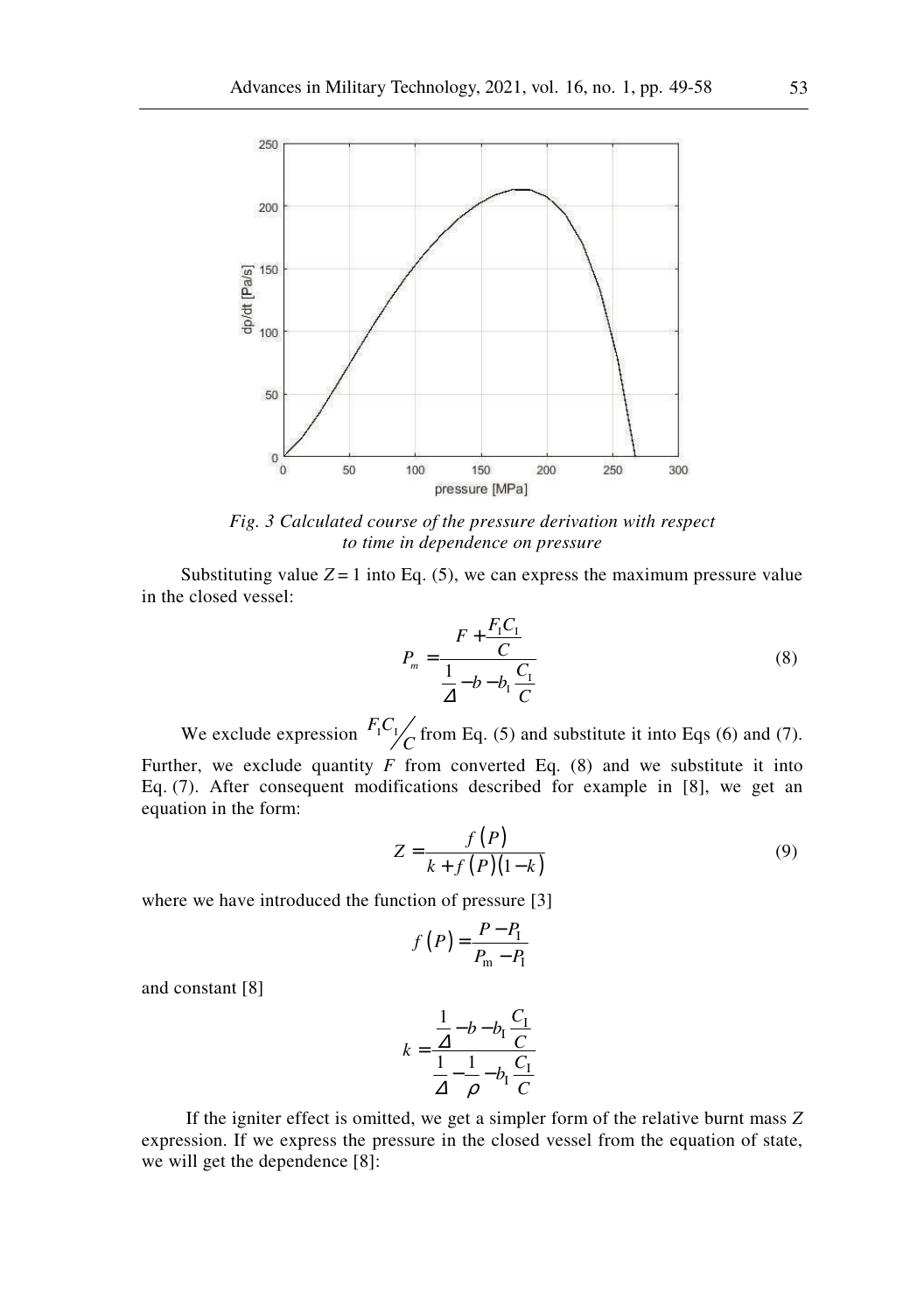$$
P = \frac{F \Delta Z}{1 - \frac{\Delta}{\rho} (1 - Z) - b \Delta Z}
$$

After we express value *Z* from that equation, we can use the substitutions:

$$
k_1 = \frac{1}{F} \left( \frac{1}{\Delta} - \frac{1}{\rho} \right)
$$
 and  $k_2 = b - \frac{1}{\rho}$ 

The relative burnt mass is then:

$$
Z = \frac{k_1 P}{1 + k_2 P} \tag{10}
$$

This process gives values *Z* corresponding to the measured values of pressure. Thus, we can replace function  $L = L(P)$  by function  $L = L(Z)$ . Its course for given powder grain is illustrated in Fig. 4. Further, we can express the derivation from Eq.  $(3)$  to the form  $[1]$ :



*Fig. 4 Calculated course of function L in dependence on relative burst mass* 

In the equation above, we know the derivative of pressure to time (see Fig. 3) and we can derive an equation for the expression of the derivative of relative burnt mass to pressure by the derivative of equation of state to pressure without the igniter consideration [3]. We get the form:

$$
\frac{\mathrm{d}Z}{\mathrm{d}P} = \frac{1 + \left(b - \frac{1}{\rho}\right)\frac{P_{\text{m}}}{F}}{P_{\text{m}}\left[1 + \left(b - \frac{1}{\rho}\right)\frac{P}{F}\right]^2}
$$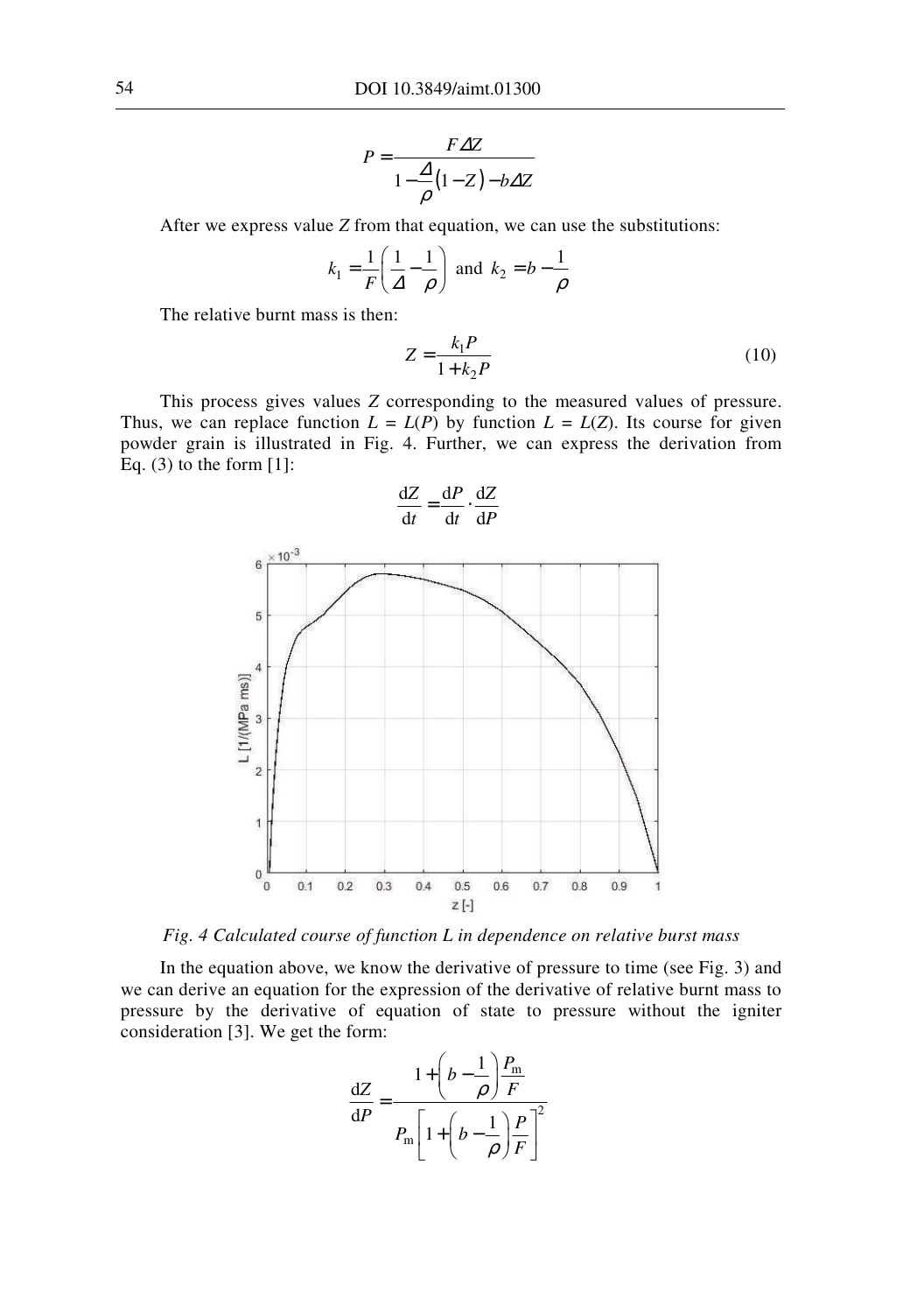Eq. (3) can be modified in the form:

$$
L = \frac{\mathrm{d}P}{\mathrm{d}Z} \frac{\mathrm{d}Z}{\mathrm{d}t} \frac{1}{P \cdot P_{\mathrm{m}}}
$$

from which we get the equation:

$$
\frac{\mathrm{d}Z}{\mathrm{d}t} = L \cdot P \cdot P_{\mathrm{m}} \frac{\mathrm{d}Z}{\mathrm{d}P} = L(Z) P \tag{11}
$$

in which function  $L(Z)$  is found as the best approximation of the evaluated data from experiments shown in Fig. 4. Under the assumption that the evaluated dependence of function  $L = L(Z)$  from the measured pressure course in closed vessel is known for given powder, Eq. (11) can be used in the interior ballistic process solution of other ballistic systems.

However, the measurement in the closed vessel also serves for the determination of the powder specific energy *F*, the powder gases covolume *b* and the total powder gases pressure impulse *I*t. Evaluating the measurements of the given powder at other charging densities, the average value of the total pressure impulse has been determined:  $I_t = 0.3642$  MPa s. Further, using Noble-Abel equation [1, 8], the average values of the specific energy F = 1.021 MJ kg**<sup>−</sup>**<sup>1</sup> and powder gas covolume *b* = 0.00117 m<sup>3</sup> kg<sup>−1</sup> have been determined.

#### **3 Geometric burning replacement by real one**

Eqs (1) and (2) are the basic equations describing the geometric rules of powder burning with the use of the linear powder burning law. During the solution of the standard thermodynamic mathematic model of the interior ballistic process, these equations can be replaced by Eq. (11) only, which expresses the process of the real powder grain burning. The other equations derived in [3] then remain without changes.

For the comparison of results of both internal ballistic process mathematical models' solutions, the pressure measurement has been carried out formerly on the ballistic measuring instrument of calibre .308 Winchester whose structural parameters and cartridge characteristics are introduced in Tab. 1.

Five shots were fired during the experiment and measured pressure courses were evaluated using the ballistic analyser. The average pressure course is drawn by the dashed line in Fig. 5. The measured maximum pressure  $P_m$  was recalculated to ballistic pressure. The evaluated results are introduced in Tab. 2. The measured pressure course is arranged in such a way that the starting point of the projectile movement corresponds to the initial pressure  $P_0 = 50$  MPa.

The standard thermodynamic model of the interior ballistics was built in MATLAB and it includes Eqs (1) and (2). Its solution is based on the values evaluated from the measurement of phlegmatized powder charge in the closed vessel, where especially the powder specific energy F is markedly lower than in case of powder without phlegmatization. The obtained time-dependent theoretical pressure course is drawn by the dot-and-dash code in Fig. 5.

Further, in the converted mathematic model, Eqs (1) and (2) were replaced by Eq. (11) and the function *L*(*Z*) was expressed by the 10-degree polynomial function. The calculated gas pressure course with respect to introduced conversion is drawn by the solid line in Fig. 5.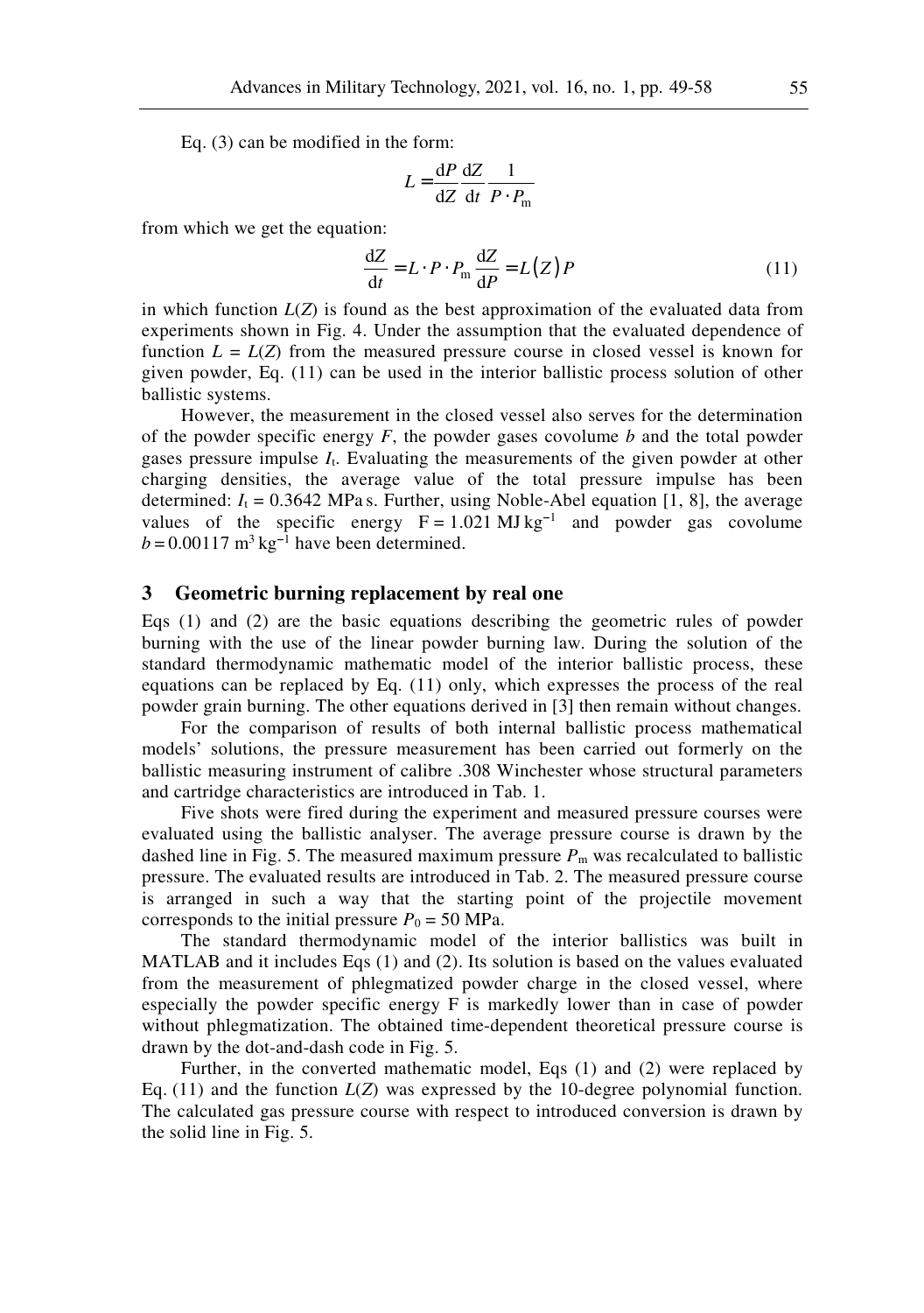

*Fig. 5 Comparison of the measured and calculated gas pressure courses of the cartridge .308 Winchester* 

The comparison of the measured and calculated values of the maximum pressures  $P_m$ , the muzzle velocities  $v_m$  and the time intervals  $t_m$  of the projectile movement inside the barrel are shown in Tab. 2.

| Calibre<br>$d$ [mm]                                  | 7.62                  | Covolume<br>$b [m^3kg^{-1}]$                   | $1.17 \times 10^{-3}$ |
|------------------------------------------------------|-----------------------|------------------------------------------------|-----------------------|
| Initial combustion<br>volume $V_0$ [m <sup>3</sup> ] | $3.25 \times 10^{-6}$ | Powder density<br>$\rho$ [kg m <sup>-3</sup> ] | 1598                  |
| Projectile total<br>trajectory $l_m$ [m]             | 0.6                   | Temperature of<br>explosion $T_{\nu}$ [K]      | 3010                  |
| Bore cross section<br>$s \,[\mathrm{m}^2]$           | $4.75 \times 10^{-5}$ | Initial pressure<br>$P_0$ [MPa]                | 50                    |
| Projectile mass<br>$m_q$ [kg]                        | 0.00955               | Resistance coefficient<br>$k_{\varphi}$ [-]    | 1.1                   |
| Powder charge<br>mass $C$ [kg]                       | 0.0028                |                                                |                       |
| Heat of explosion<br>$Q_{v}$ [MJ kg <sup>-1</sup> ]  | 3.758                 | Average grains dimensions:                     |                       |
| Powder specific energy<br>$F$ [MJ kg <sup>-1</sup> ] | 1.021                 | Length<br>$2l$ [mm]                            | 1.2                   |
| Total pressure impulse<br>$I_t$ [MPa s]              | 0.3642                | Outer diameter<br>$2e_1$ [mm]                  | 0.825                 |

*Tab. 1 Ballistic measuring instrument and .308 Winchester cartridge parameters*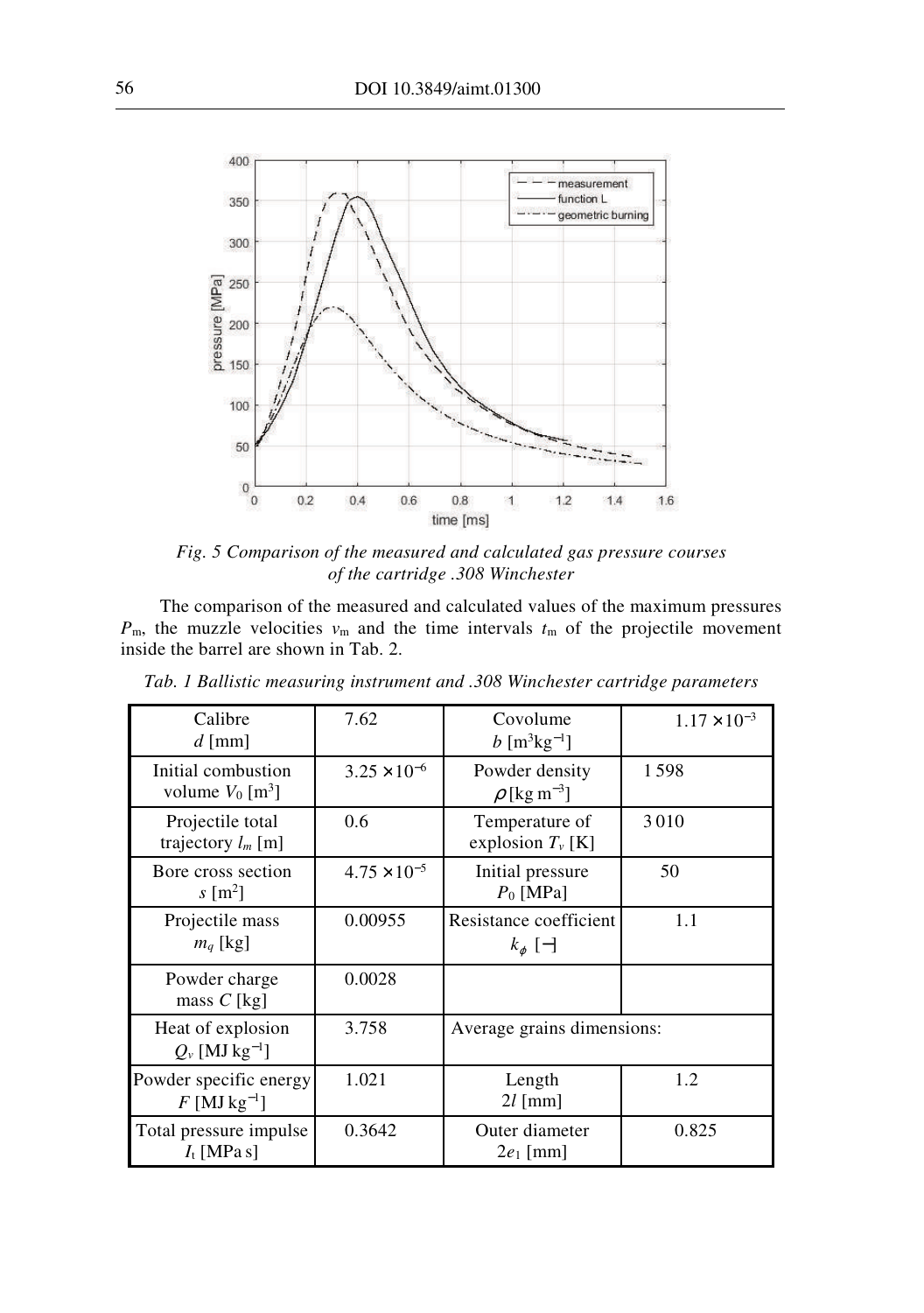|                                  | $Pm$ [MPa] | $v_{\rm m}$ [m s <sup>-1</sup> ] | $t_{\rm m}$ [ms] |
|----------------------------------|------------|----------------------------------|------------------|
| Measurement                      | 359        | 830                              | 1.525            |
| Calculation – geometric burning  | 220        | 620                              | 1.5              |
| Calculation with function $L(Z)$ | 355        | 848                              | 1.218            |

*Tab. 2 Measured and calculated data comparison* 

It is obvious from the courses in Fig. 5 that in case of the interior ballistic model solution using surfaced powder grains, it is not possible to use the geometric concept of powder burning; in addition, it is not possible to assume the powder linear burning law. The powder surfacing does not influence the powder thermodynamic properties, but it primarily does influence the process of its burning in the grain individual layers. It is not possible in any way to calculate parameters using the constant unit burning rate.

Based on the comparison of the maximum pressures and muzzle velocities values obtained from measurement evaluation and calculation using function *L*(*Z*), a relatively high correspondence of theoretical and experimental results can be observed. The time shift in the maximum pressures' attainment can be explained by the fact that in real case, the initial projectile movement in the barrel starts probably under pressure which is lower than the presupposed initial pressure 50 MPa. Moreover, the standard interior ballistic model assumes constant projectile resistance during its movement through the barrel bore while it is in real variable (first it increases, then it drops).

#### **4 Conclusion**

New technologies of the powder grains production and finishing process make the mathematical models based on the powder grain burning according to the geometric concept and using the linear burning law almost impossible for the interior ballistic process solution. Requirements of producers for the production cost reduction often led to substantial shape and dimension differences of real and theoretically assumed grain shapes. Various ways of the powder grains surfacing evoked by the tendency to influence the shot process also make it impossible to use the standard mathematical models.

To obtain the desired course of the shot, the powder producer makes number of tests for finding suitable properties of the powder grains (composition of powder, shape, and eventual surfacing of powder grains). Evaluated results of such tests and their documentation can further serve as a significant source for improvement of described mathematical model of interior ballistics.

From a database of experimental results, dependences of the powder grain thermodynamic parameters on chosen surfacing technology as well as on the content of a surfacing substance in the grain surface layer can be found. Further, it could be possible to find proper fitting form of the function *L*(*Z*) expression considering the chosen surfacing technology. The knowledge of these dependences will be valuable not only for the powders' producer, because it will enable to reduce the number of tests needed for the proper powder charge finding, but also for the number of theoretic tasks solutions in the interior ballistic domain.